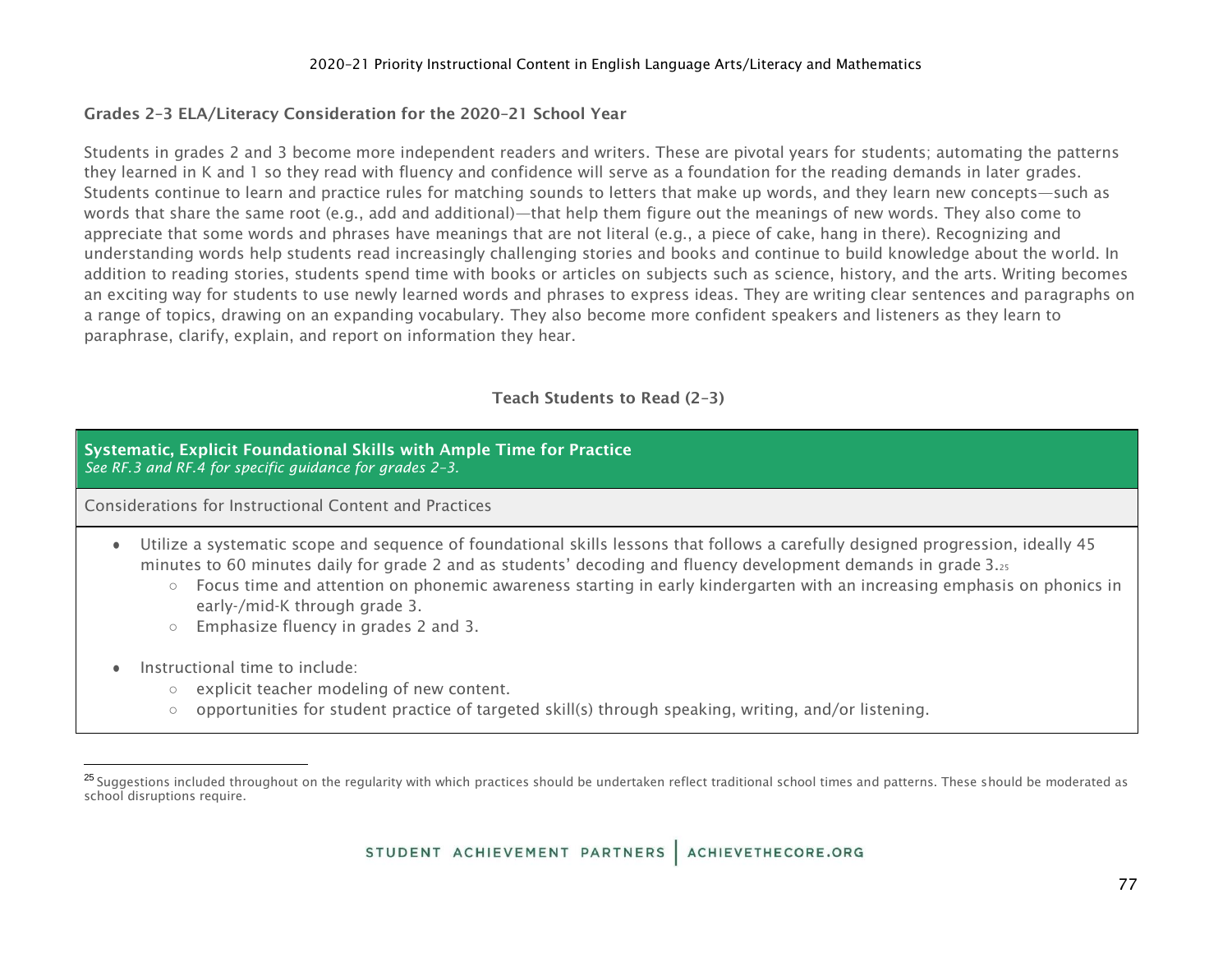- in grade 2, some reading of decodable text (sentences or text containing previously taught sound/spelling patterns and high-frequency words) that students read and reread for fluency.
- in grade 3, reading mostly grade-level complex text. Support students phonics development through use of decodable text only as needed.\*

## Fluency Practice With Grade-Appropriate Texts

*See RF.4 for specific guidance for grades 2*–*3 – Fluency of Grade-Level Text.*

Considerations for Instructional Content and Practices

- Model and support fluent reading by reading with students (echo reading and choral reading) and listening to students as appropriate throughout daily reading instruction.
- Select an excerpt from grade-level anchor text at the center of instruction for fluency practice. Allow for regular repeated reading to build accuracy, appropriate rate, and expression.
- Incorporate engaging, focused fluency activities.
- In grade 2, allow for reading fluency practice work (e.g., 10–20 minutes daily if possible) with decodable texts that match the taught sound and spelling patterns (see foundational skills for details).\*
- Even when improving fluency is the focus, ensure students have time to discuss the meaning of the text and address text-based vocabulary as needed.\*<sup>26</sup>

## Formative Assessments to Modify Instruction Based on Student Progress *See RF.3 and RF.4 for specific guidance for grades 2*–*3.*

- Administer brief diagnostic screener at the beginning of the year and at periodic checkpoints throughout the school year.
	- Prioritize assessing grade-level-appropriate sound and spelling patterns and reading fluency with grade-level text.
- Collect formative data during daily lessons (e.g., checklists, sampling dictation responses, monitoring of student work); respond to data and adjust instruction accordingly. Ensure frequent opportunities to formatively assess:
	- students' ability to decode and encode new words based on grade-level-appropriate phonics instruction in grade 2.
	- fluency with grade-level text (including decodable texts in grade 2).

 $^{26}$  Asterisks (\*) are placed by instructional content and practice that contribute to students' sense of belonging and safety, efficacy, value for effort and growth, as well as a sense of engagement in work that is relevant and culturally responsive. These reflect and bolster the samples included below in the section titled "Facilitate SEAD Through Close Reading of Complex Texts."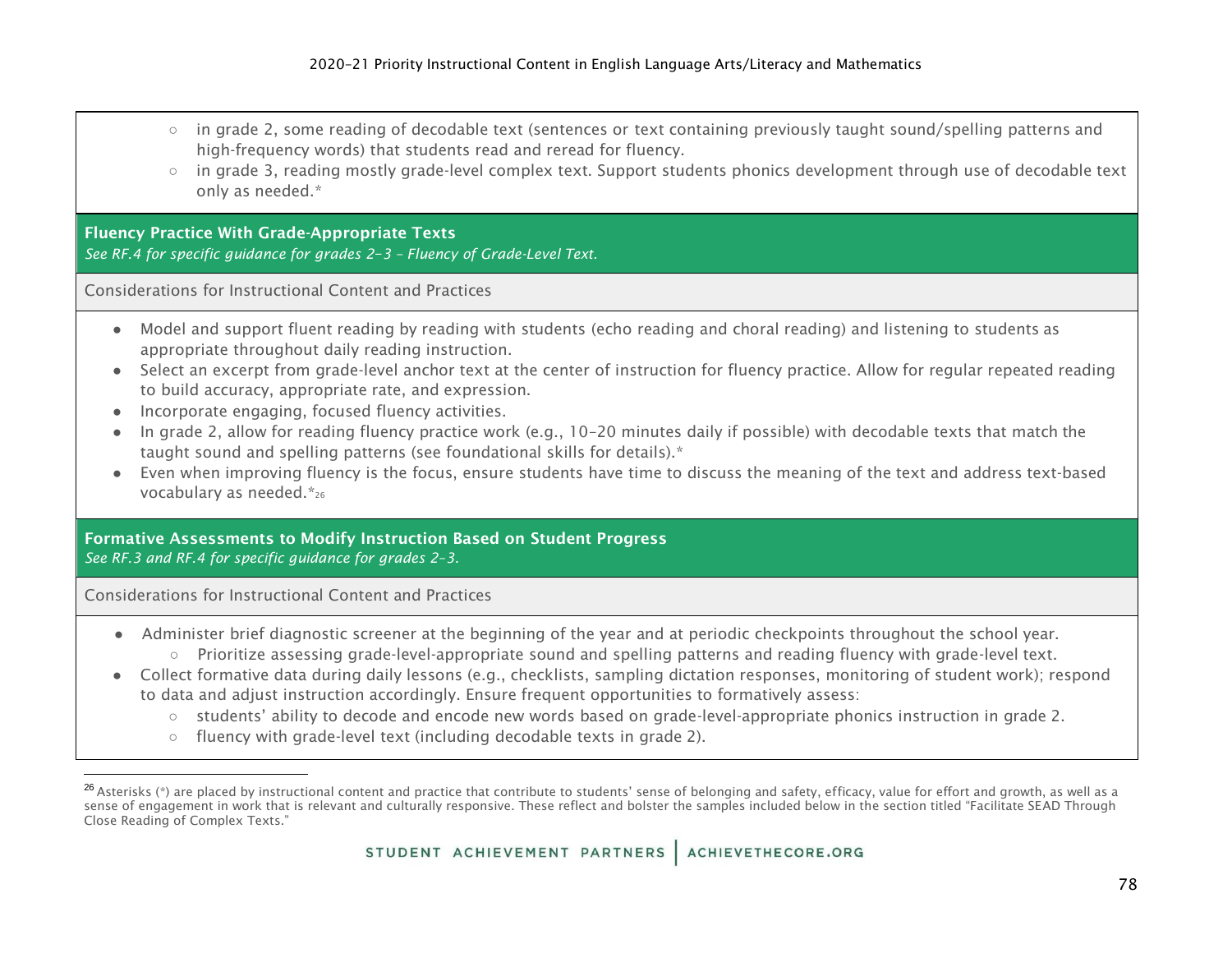● Support students' decoding and fluency development through additional small group or individual support; opportunities to amplify or embed practice with needed skills within existing instruction or practice opportunities; modified student practice or scaffolds.\*

# Facilitate SEAD (Social, Emotional, and Academic Development) Through Building of Foundational Reading Skills

Sample actions for how SEAD can be effectively integrated in ELA/literacy instruction:

- Promote a sense of belonging by including language routines, such as choral reading and word games, so students see themselves as a part of a learning community.
- Empower students to monitor their own decoding skills and fluency through cycles of action and reflection.
- Engage students in reading and rereading to build habits as increasingly independent readers.

## Rationale and Research

## Systematic, Explicit Foundational Skills with Ample Time for Practice

- A body of research points to the fact that systematic, explicit foundational skills instruction is a critical part of early childhood instruction, and it is crucial for students as they are learning to read and write in English (Student Achievement Partners, 2020).
- This means supporting students beginning with phonological awareness, following a clear sequence of phonics patterns, providing direct instruction with adequate student practice, and making use of weekly assessment and targeted supports (Adams, 2011; Castles et al., 2018; Lesnick et al., 2010; Liben & Paige, 2017; National Reading Panel, 2000; No Child Left Behind, 2002).

## Fluency Practice With Grade-Appropriate Texts

- Reading fluency has a direct correlation with reading comprehension. Research shows dysfluency causes as much as 40% of the variance in student performance (Pinnell et al., 1995).
- Fluent reading depends on a reader's understanding of the orthographic relationships that form the basis of decoding.

## Formative Assessments to Modify Instruction Based on Student Progress

● Overall reading fluency in elementary school readers is a good predictor of reading comprehension in the secondary school years (Stanley et al., 2017). To ensure fluency develops, it is critical that frequent, ongoing, informal assessment of taught foundational skills takes place and immediate re-teaching and support be provided if needed.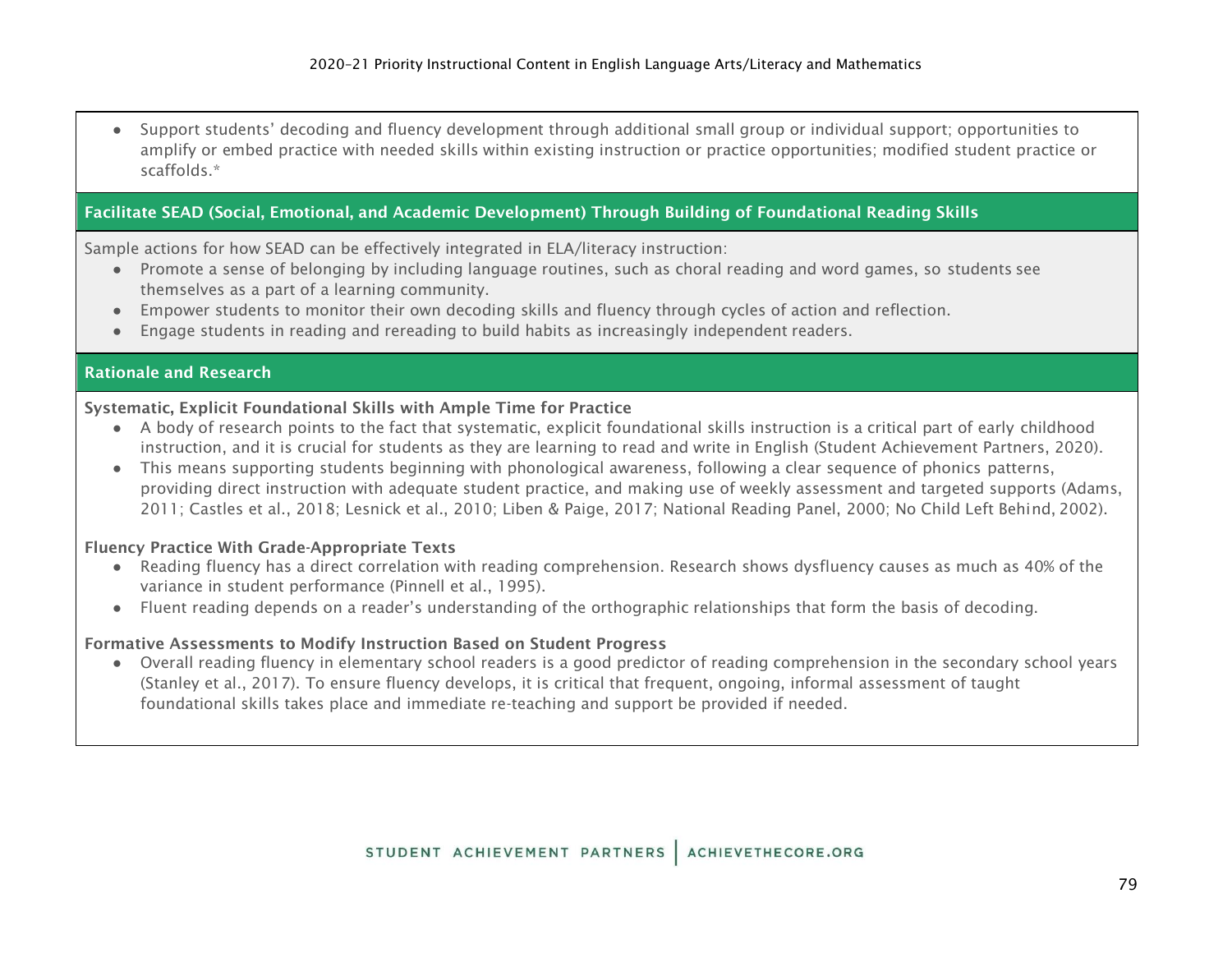#### Keep Grade-Level Complex Text at the Center of Reading, Writing, Speaking and Listening, and Language Instruction

## Regular Close Reading of Complex, Anchor Texts *See RL.10 and RI.10 for specific guidance for grades 2*–*3.*

- Focus all students on the same rich, grade-level anchor texts as defined by the quantitative chart below and the qualitative features of texts (such as meaning, structure, language, and knowledge demands). Focus on these anchor texts multiple times a week, as school disruptions allow.
- Organize units around conceptually-related topics (and content-rich themes for literary texts) that build knowledge through anchor texts and volume of reading. Set aside skills-paced calendars.
- Provide and adjust instructional scaffolds so every student can engage with the anchor texts, rather than restrict students to texts at their prescribed independent reading level. Scaffolds could include building knowledge about the topic of the text under study, providing access to texts read aloud, etc.\*27

| <b>Grade Band</b>                                                                                                                          | Lexile Range                                                               |
|--------------------------------------------------------------------------------------------------------------------------------------------|----------------------------------------------------------------------------|
| $2 - 3$                                                                                                                                    | 420-820<br>Texts for read-aloud only should be in the 4-5 band (or higher) |
| $4 - 5$                                                                                                                                    | 740-1010                                                                   |
| When selecting anchor texts, also consider qualitative features of texts (such as meaning, structure,<br>language, and knowledge demands). |                                                                            |
|                                                                                                                                            |                                                                            |

<sup>&</sup>lt;sup>27</sup> Asterisks (\*) are placed by instructional content and practice that contribute to students' sense of belonging and safety, efficacy, value for effort and growth, as well as a sense of engagement in work that is relevant and culturally responsive. These reflect and bolster the samples included below in the section titled "Facilitate SEAD Through Close Reading of Complex Texts."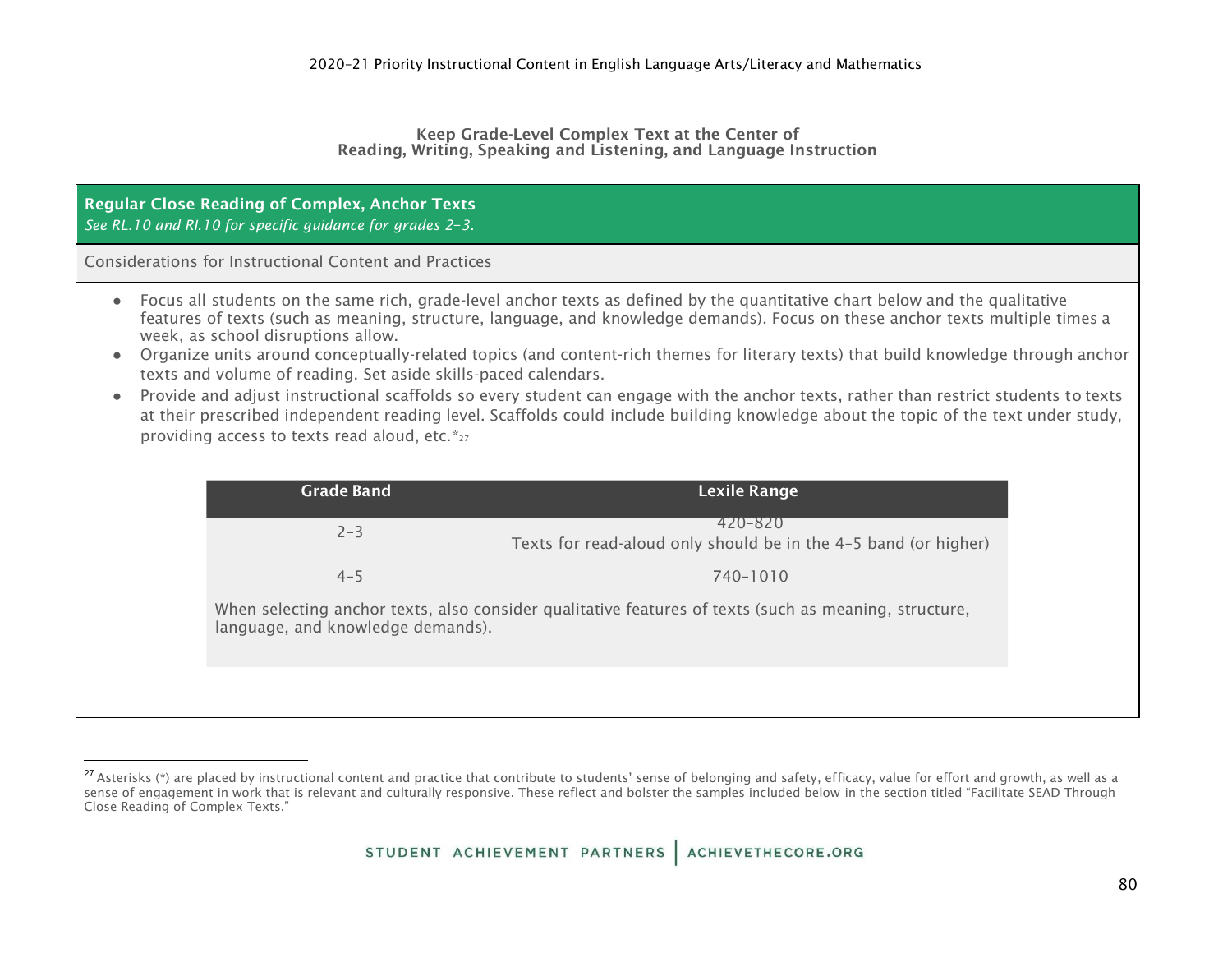Sequences of Text-Specific Questions and Tasks to Support Close Reading *See RL.1 and RI.1 for specific guidance from each of grades 2*–*3 – Text Evidence.*

Considerations for Instructional Content and Practices

- Provide sequences of questions that engage students deeply with the text (read or listened to) and build understanding.
- Create text-based tasks that take varied forms (e.g., drawing, discussion, writing, dramatic play, speaking).\*
- Allow time for students to engage meaningfully with the anchor text by reading or rereading portions of what is read.

Systematic Work with Text-Based Vocabulary and Syntax

*See RL.4, RI.4, L.4, L.5 and L.6. for specific guidance for grades 2*–*3 – Vocabulary and Syntax Important to Comprehension or Expression.*

Considerations for Instructional Content and Practices

- Use text-based questions/tasks to focus on academic and domain-specific words that merit more attention (e.g., critical for understanding the text, part of large word families). Do this rather than memorizing text-agnostic word lists.
- Provide supplemental practice on text-based vocabulary through games, exercises, and focus on word parts and their morphology.
- Encourage the use of the targeted words from the anchor text throughout discussions and writing assignments.
- Regularly—and daily if possible—choose one complex and compelling sentence from the anchor text to deconstruct and reconstruct with students.

Frequent Evidence-Based Discussions About Anchor Texts

*See SL.1 for specific guidance for grades 2*–*3 – Conversations and Collaborations Centered on Evidence.*

- Design collaborative, small-group, or partner discussions about anchor texts texts—daily if possible—for students to process and extend their learning.\*
	- $\circ$  Make strategic use of peer partnerships to promote as much productive talk as possible.\*
	- Ask students to reflect on each other's thinking using evidence, as well as considering and challenging others' perspectives.\*
- Step in (and out) of discussions to keep students focused and encourage them to construct longer and deeper responses.\*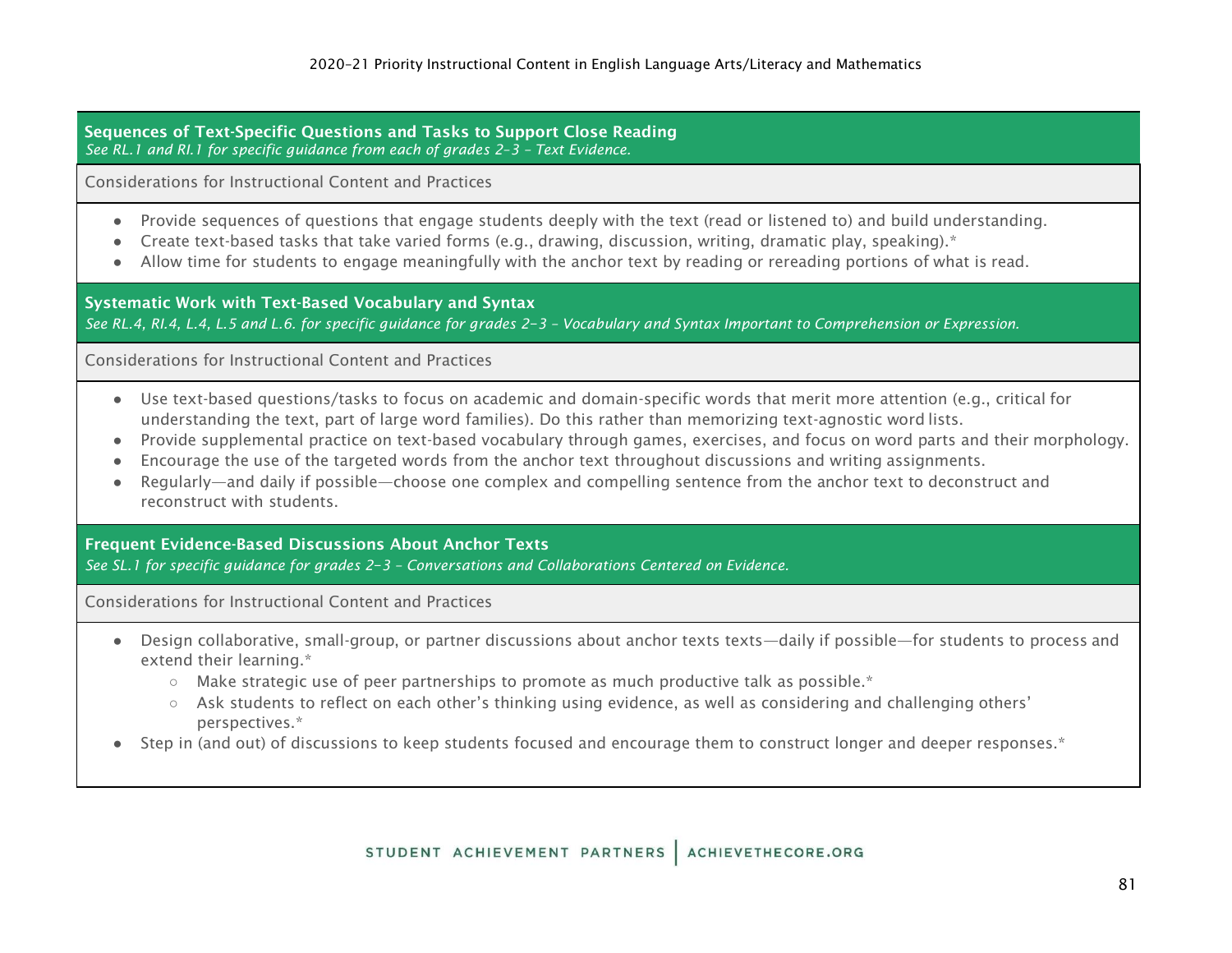Regular Evidence-Based Writing About Anchor Texts

*See W.8 for specific guidance for grades 2*–*3 – Recall Information From Provided Sources.*

Considerations for Instructional Content and Practices

- Connect writing to what students are reading (or listening to) to deepen comprehension, check for understanding, and ensure all students have equal access to the topic on which they're writing.\*
- Include writing tasks connected to the literary texts students are reading that target perspective-taking and exploring the emotions and motivations of characters as an on-ramp to self-exploration and reflection.\*
- Reserve non-text based writing prompts to advance specific goals rooted in -(reflect on feelings, foster artistic expression, write personal stories).\*
- Support students to ground their writing in knowledge gained and evidence from the anchor text.
- Within these writing opportunities, address and support students' ability to demonstrate command of writing and conventions, including use of capitalization, punctuation, and spelling.

# Facilitate SEAD Through Close Reading of Complex Texts

Sample actions for how SEAD can be effectively integrated in ELA/literacy instruction:

- Ensure that the richness and complexity of grade-level text is regularly available to every student, and no student is denied such access through the exclusive practice of assigning leveled or alternative texts.
- Ensure anchor texts throughout the curriculum reflect and reveal accurately a multicultural world and resonance with learners.
- Include perspective-taking in the study of literary texts by attending to how characters might think and feel to support understanding emotions and thoughts. Perspective-taking can also be included with informational text to similarly highlight multiple perspectives, or investigate claims, purpose, and reasoning of an author or topic.
- Empower students to monitor their own comprehension and fluency through cycles of action and reflection.
- Provide a variety of text-dependent writing, speaking, performance, or multimedia task options for students to express comprehension, knowledge, and skills.
- Establish student discussion protocols to facilitate evidence-based discourse about text that supports active listening, values diverse perspectives and insights, and ensures there is equity of voice and responsibility.
- Encourage students to draw on their emotional and empathetic skills as they orally express their thoughts, feelings, ideas, and arguments.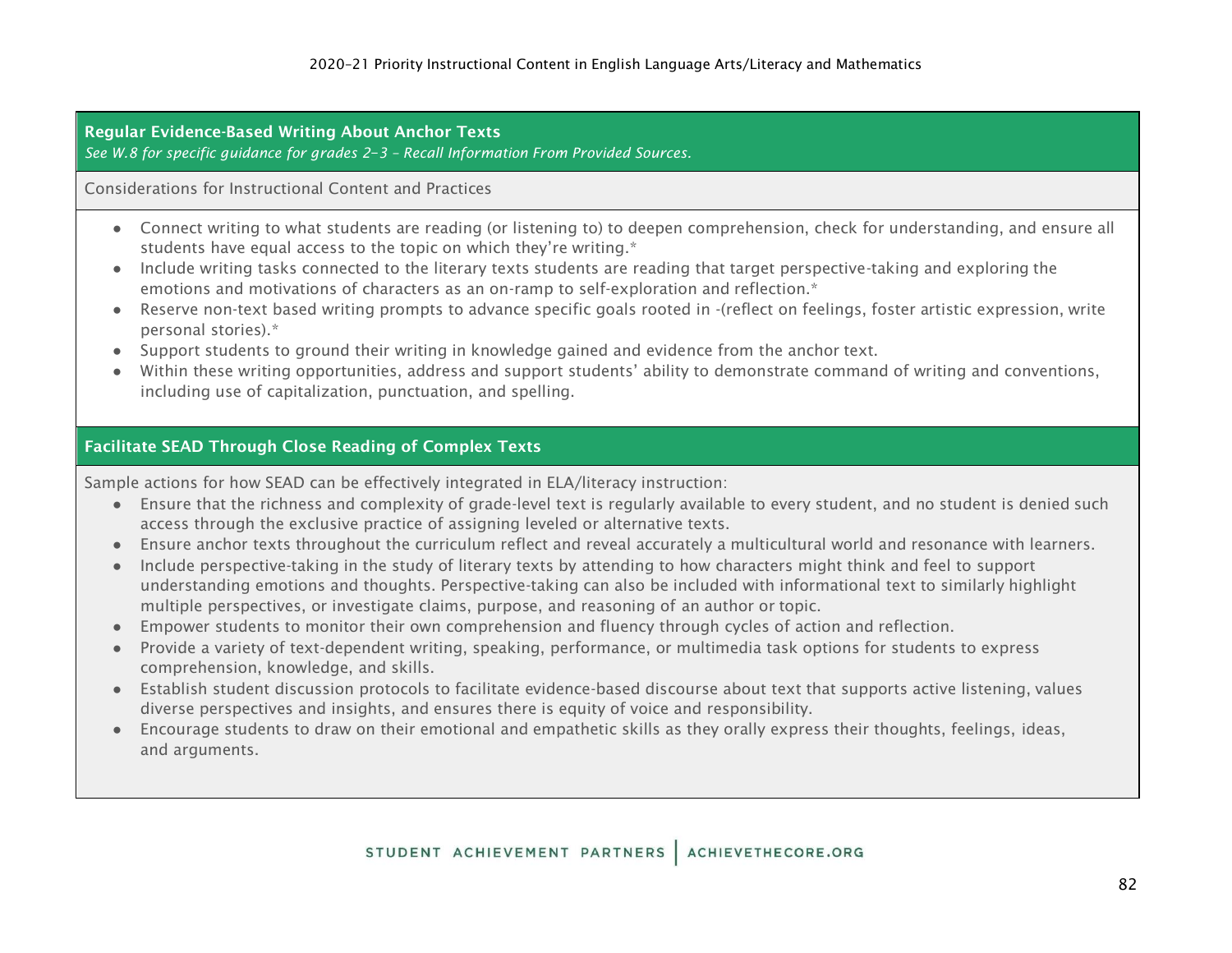# Rationale and Research

#### Regular Close Reading of Complex, Anchor Texts

- The complexity of the text is the element that most differentiates performance, not the skills supposedly captured in the verbs used to describe the skills (ACT, 2006).
- Providing readers not yet reading at grade level with complex texts improves their achievement. As a result, leveled reading approaches are not based on evidence; those approaches stunt the growth of students' reading comprehension and create inequitable outcomes (Brown et al., 2018; Morgan et al., 2000).
- Students cannot learn how to comprehend complex text independently unless they are given complex text to read (Shanahan et al., 2012).

# Sequences of Text-Specific Questions and Tasks to Support Close Reading

- Students (all people) understand and remember what they pay attention to and think about. Attending to evidence in text leads to understanding and retaining text content (Willingham, 2010).
- Text-dependent questions and tasks can also serve as a scaffold to ensure that students are fully understanding the text under study, keeping the text at the center of instruction.

## Systematic Work with Text-Based Vocabulary and Syntax

● Robust academic language gives students access to complex texts and allows them to write and communicate with precision. The things we know have to be named and described by words when encountered in print. (Adams, 2011).

## Frequent Evidence-Based Discussions About Anchor Texts

● Evidence-based discourse with text-dependent questions is both a scaffold to and a goal of literacy development. Processing evidence found in text through oral discourse results in deeper comprehension of text than strategies-based approaches (McKeown et al., 2009).

## Regular Evidence-Based Writing About Anchor Texts

- Writing about what students have read, educators ensure that all students have the knowledge needed to focus on writing craft. (Hawkins et al., 2008).
- Writing about texts is one of the most effective things that students can do to improve their reading comprehension and knowledge (Burke & Gilmore, 2015; Willingham, 2010).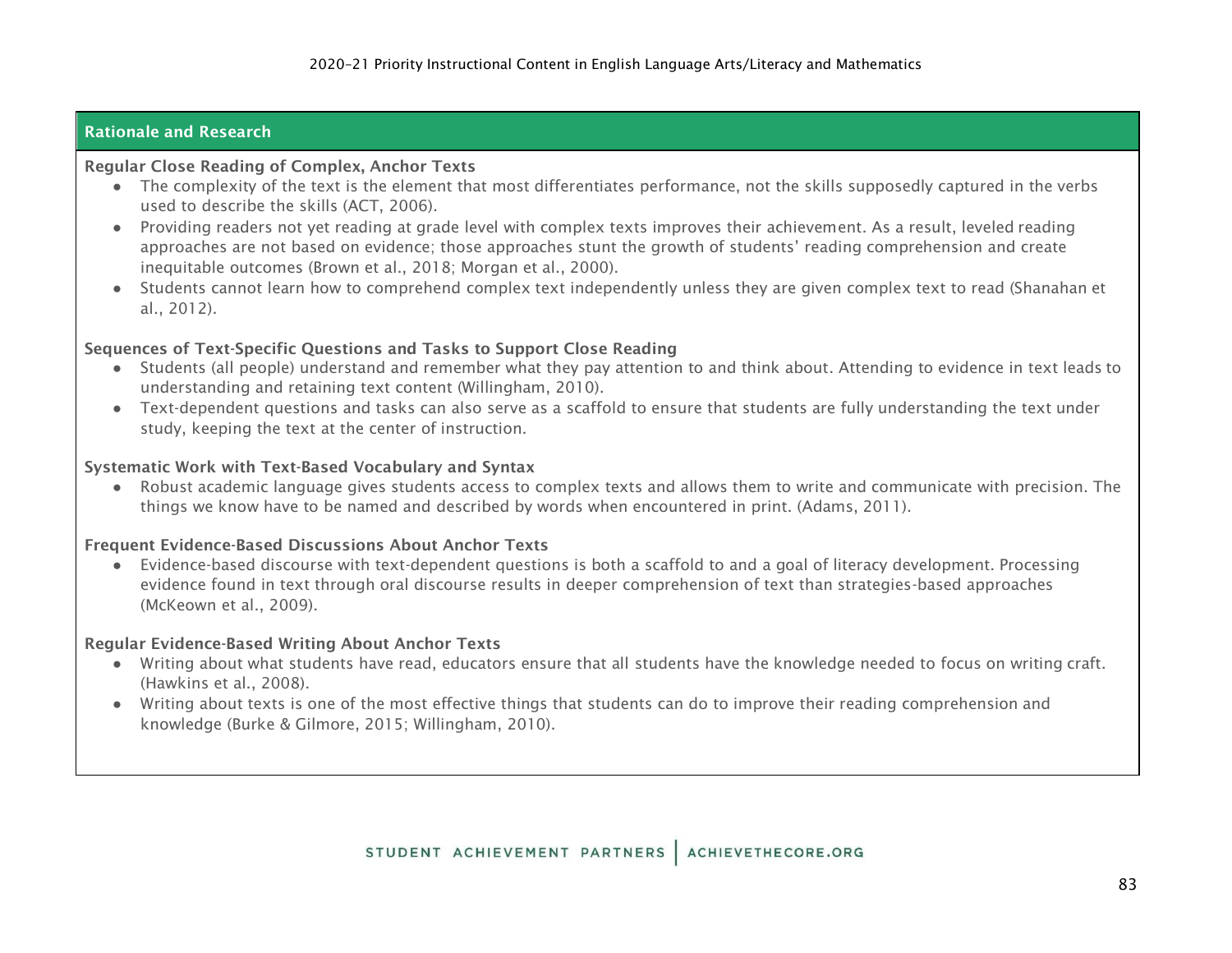Build Knowledge Through Reading, Writing, and Speaking about Topics Across Content Areas

# Regular Reading of Multiple Texts and Media on a Range of Conceptually Related Topics *See W.8 for specific guidance for grades 2*–*3 – Research and Wide Reading on Topics; CCSS-Distribution of Literary and Informational Passages.* Considerations for Instructional Content and Practices ● Choose content-rich informational texts that are topically connected to the anchor texts to build students' knowledge about the topic and maximize their breadth of exposure to academic vocabulary. ● Offer students texts that span a range of complexity levels so they can read the texts independently, with peers, or with modest support. This should include a balance of literature and informational texts across ELA, science, history, and the arts. Grade **Literary** Informational 2–3 50% 50% Regular Research, Discussion, and Writing About Topics *See W.8 for specific guidance for grades 2*–*3 – Research and Wide Reading on Topics. See also SL.1 for specific guidance for grades 2*–*3 - Conversations and Collaborations Centered on Evidence and Research. See also RI.9 for specific guidance for grades 2*–*3– Integrating Information and Knowledge From Texts on the Same Topic.* Considerations for Instructional Content and Practices ● Regularly ask students to participate in shared research tasks where they explore multiple texts and auxiliary resources (e.g., illustrations, video clips, maps) to build knowledge on a topic. (These can be driven by student interest, topic of anchor text, and course content.) $*_{28}$ • Promote independent reading by providing options for students to choose topically connected texts.\*

 $^{28}$  Asterisks (\*) are placed by instructional content and practice that contribute to students' sense of belonging and safety, efficacy, value for effort and growth, as well as a sense of engagement in work that is relevant and culturally responsive. These reflect and bolster the samples included below in the section titled "Facilitate SEAD Through Reading, Writing, and Speaking about Topics Across Content Areas*.*"